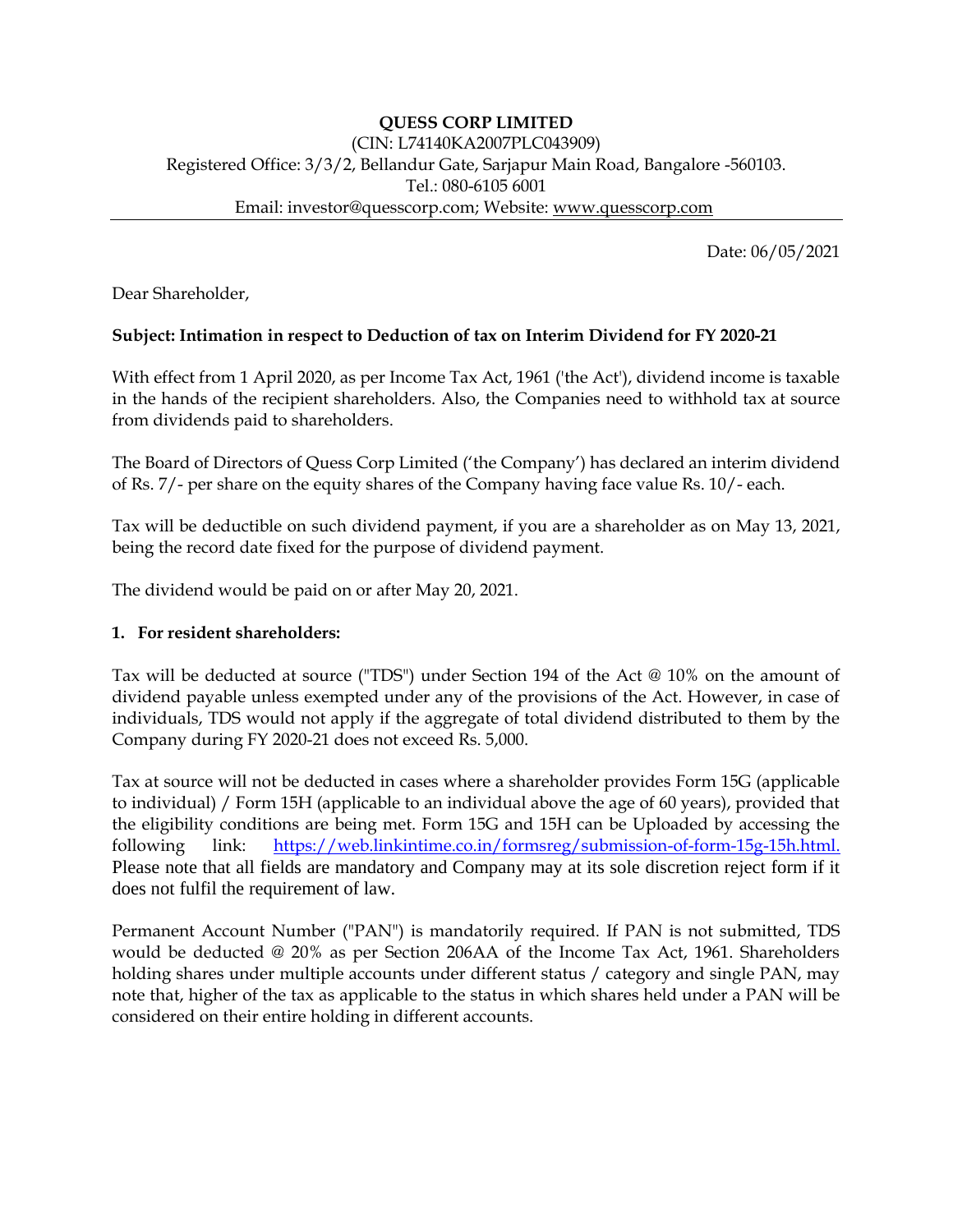- **2. In order to provide exemption from withholding of tax, the following organization's must provide a self-declaration as listed below:**
	- **Insurance companies:** A declaration that they are beneficial owners of shares held(along with self-attested copy of PAN card and registration certificate);
	- **Mutual Funds:** A declaration that they are governed by the provisions of Section 10(23D) of the Act along with copy of registration documents (self-attested by the competent authority);
	- **Alternative Investment Fund (AIF) established in India:** A declaration that its income is exempted under section 10(23FBA) of the Act and they are established as Category I or Category II AIF under the SEBI regulations. Copy of registration documents (self-attested) should be provided.
	- **New Pension System Trust:** A declaration that they are governed by the provisions of section 10(44) [subsection 1E to section 197A] of the Act along with copy of registration documents (self-attested);
	- **Corporation established by or under a Central Act** which is, under any law for the time being in force, exempt from income- tax on its income - Documentary evidence that the person is covered under section 196 of the Act.

## **3. For Non-resident shareholders:**

·

Tax is required to be withheld in accordance with the provisions of Section 195/Section 196D of the Act at applicable rates in force. As per the relevant provisions of the Act, the tax shall be withheld @ 20% (plus applicable surcharge and cess) on the amount of dividend payable. However, as per Section 90 of the Act, a non-resident shareholder has the option to be governed by the provisions of the Double Tax Avoidance Agreement ("DTAA") between India and the country of tax residence of the shareholder, if they are more beneficial to the shareholder. For this purpose, i.e. to avail the tax treaty benefits, the non-resident shareholder will have to provide the following:

- Self-attested copy of PAN card, if any, allotted by the Indian Income Tax Authorities;
- Self-attested copy of Tax Residency Certificate ("TRC") obtained from the tax authorities of the country of which the shareholder is resident;
- Self-declaration in Form 10F, if all the details required in this form are not mentioned in the TRC;
- $\triangleright$  Self-declaration by the non-resident shareholder as to:
	- Eligibility to claim tax treaty benefits based on the tax residential status of the shareholder, including having regard to the Principal Purpose Test (if any), introduced in the applicable tax treaty with India;
	- No Permanent Establishment / fixed base in India in accordance with the applicable tax treaty; and
	- Shareholder being the beneficial owner of the dividend income to be received on the equity shares of the Company.
- In case of Foreign Institutional Investors and Foreign Portfolio Investors copy of SEBI registration certificate.
- $\triangleright$  In case of shareholder being tax resident of Singapore proof of satisfying requirement of Article 24 – Limitation of Relief should be provided.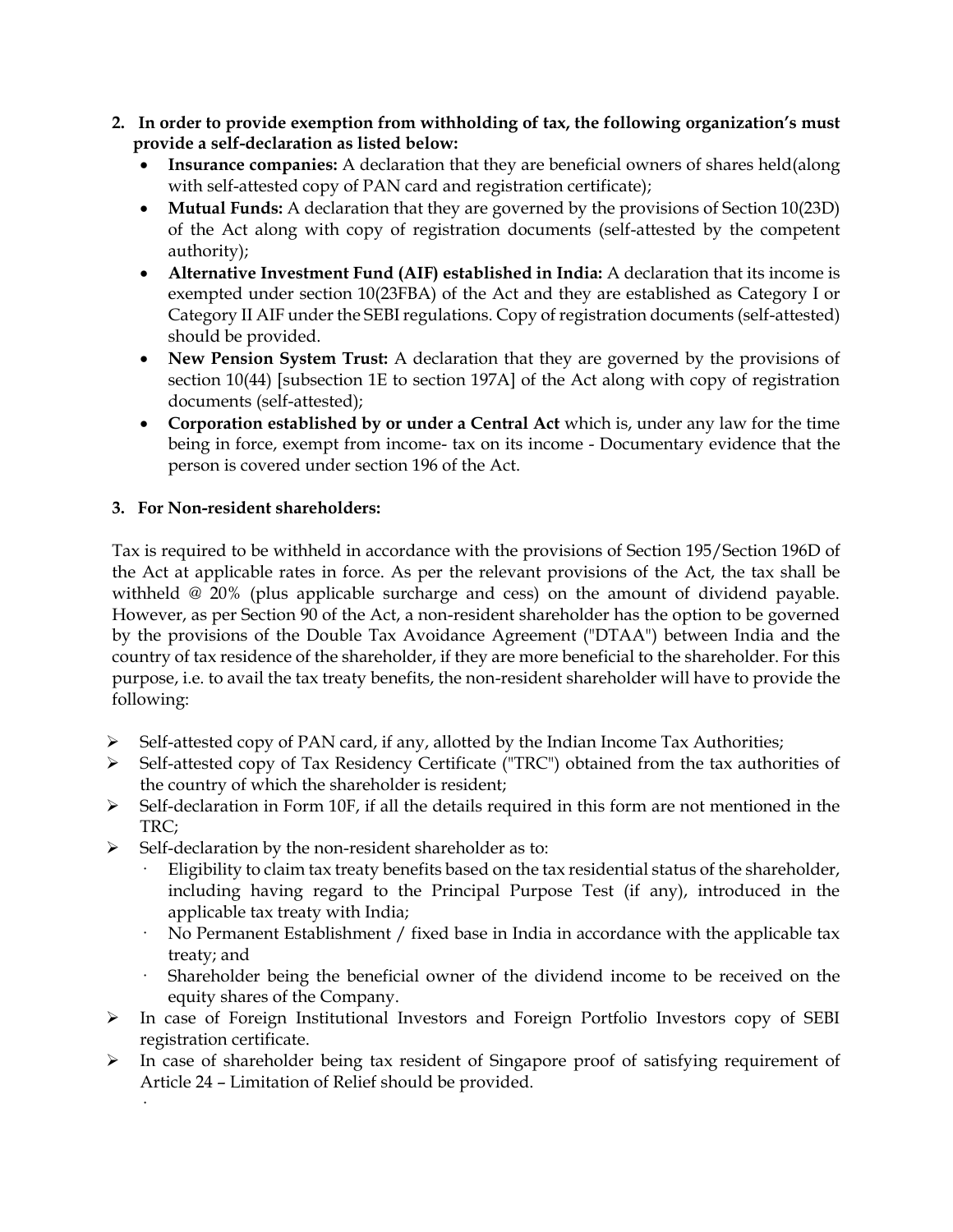The Company is not obligated to apply the beneficial DTAA rates at the time of tax deduction / withholding on dividend amounts. Application of beneficial DTAA rate shall depend upon the completeness and satisfactory review by the Company of the documents submitted by nonresident shareholders.

Notwithstanding the above, tax shall be deducted at source @ 20% (plus applicable surcharge and cess) on dividend paid to Foreign Institutional Investors and Foreign Portfolio Investors under section 196D of the Act. Such TDS rate shall not be reduced on account of the application of the lower DTAA rate, if any.

To enable us to determine the appropriate TDS / withholding tax rate applicable, we request you to provide the above details and documents with a duly certified copy of Board Resolution (wherever applicable) latest by May 13, 2021 at [quesscorptaxexemption@linkintime.co.in](mailto:quesscorptaxexemption@linkintime.co.in) or upload their documents on the link as mentioned above**.**

## **Note**:

All the above referred tax rates shall be duly enhanced by the applicable surcharge and Cess.

To summarise the abovementioned details, dividend will be paid after deducting the tax at source as under:

- NIL for resident shareholders receiving dividend upto Rs. 5000/- or in case Form 15G / Form 15H (as applicable) along with self-attested copy of the PAN card is submitted.
- 10% for resident shareholders in case copy of PAN card is provided /available.
- 20% for resident shareholders if copy of PAN card is not provided / not available.
- Shareholders holding shares under multiple accounts under different status / category and single PAN, may note that, higher of the tax as applicable to the status in which shares held under a PAN will be considered on their entire holding in different accounts.
- Tax will be assessed on the basis of documents submitted by the non-resident shareholders.
- 20% plus applicable surcharge and cess for non-resident shareholders in case the aforementioned documents are not submitted.
- Lower/NIL TDS on submission of self-attested copy of the certificate issued under section 197 of the Act.

## **4. Submission of Tax related documents:**

Shareholders are requested to send the scanned copies of the documents mentioned above at the Email Id as mentioned above or upload their documents on the link as mentioned above. No communication on the tax determination / deduction shall be entertained after May 13, 2021.

In case tax on dividend is deducted at a higher rate in the absence of receipt of the aforementioned details / documents, you would still have the option of claiming refund of the excess tax paid at the time of filing your income tax return by consulting your tax advisor. No claim shall lie against the Company for such taxes deducted. Shareholders will be able to see the credit of TDS in Form 26AS, which can be downloaded from their e-filing account.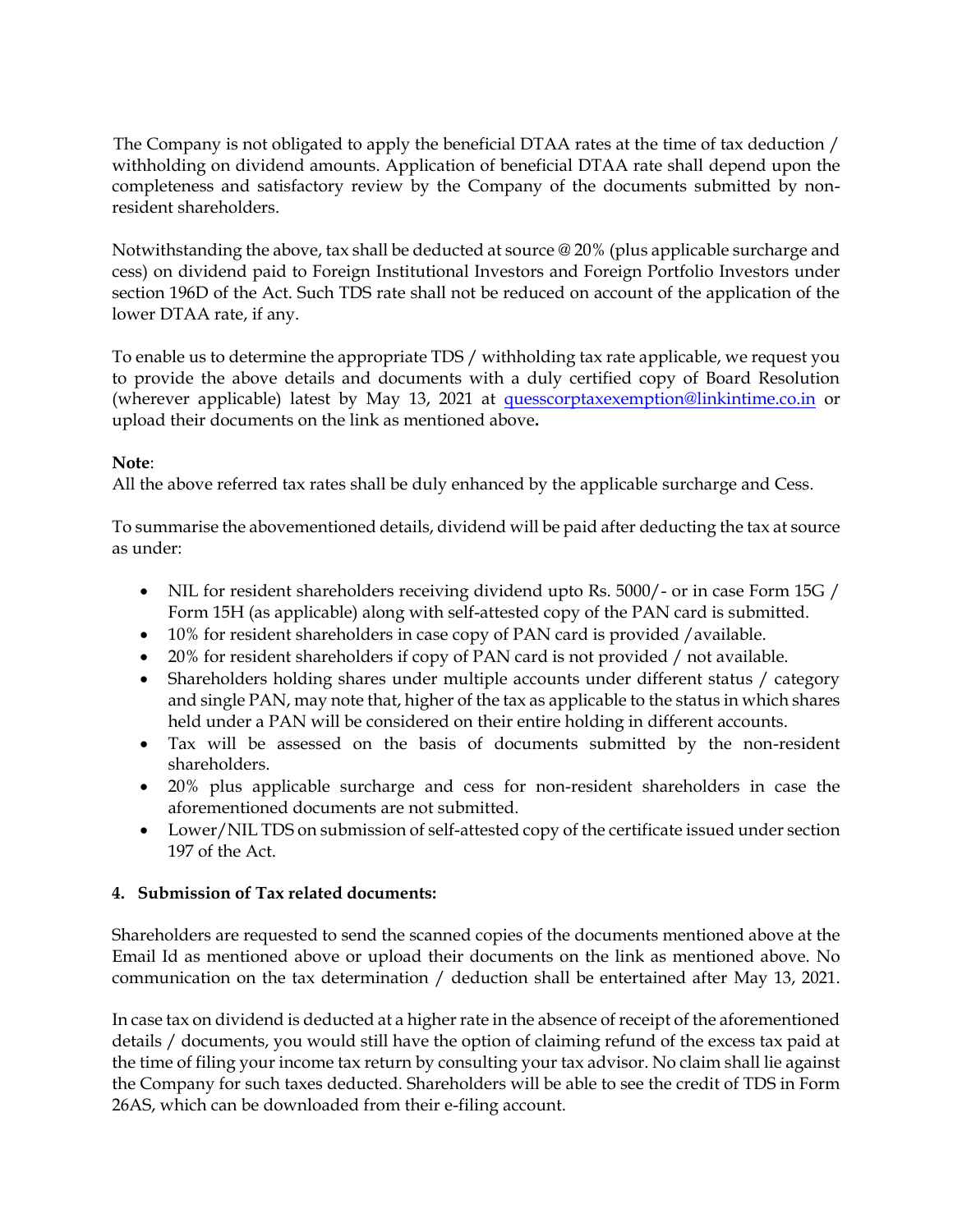In terms of Rule 37BA of Income Tax Rules 1962 if dividend income on which tax has been deducted at source is assessable in the hands of a person other than the deductee, then deductee should file declaration with Company in manner prescribed by Rules. **Company shall not accept any such declaration and amend its TDS return after two months of making payment of dividend.** 

All communications/ queries in this respect should be addressed and sent to our RTA, Link Intime India Private Limited at its email address at - [rnt.helpdesk@linkintime.co.in](mailto:rnt.helpdesk@linkintime.co.in)

# **PROCEDURE FOR REGISTRATION OF E-MAIL ADDRESS AND BANK DETAILS BY SHAREHOLDERS**:-

## **I. Registration of email id for shareholders holding physical shares:**

The Members of the Company holding Equity Shares of the Company in physical Form and who have not registered their e-mail addresses may get their e-mail addresses registered with Link Intime India Private Limited, by clicking the link: [https://web.linkintime.co.in/EmailReg/Email\\_Register.html](https://web.linkintime.co.in/EmailReg/Email_Register.html) in their web site [www.linkintime.co.in](http://www.linkintime.co.in/) at the Investor Services tab by choosing the E mail / Bank Registration heading and follow the registration process as guided therein. The members are requested to provide details such as Name, Folio Number, Certificate number, PAN, mobile number and e mail id and also upload the image of share certificate in PDF or JPEG format. (upto 1 MB) .

### **On submission of the shareholders details an OTP will be received by the shareholder which needs to be entered in the link for verification.**

### **II. For Permanent Registration for Demat shareholders:**

It is clarified that for permanent registration of e-mail address, the Members are requested to register their e-mail address, in respect of demat holdings with the respective Depository Participant (DP) by following the procedure prescribed by the Depository Participant.

### **III. For Temporary Registration for Demat shareholders:**

The Members of the Company holding Equity Shares of the Company in Demat Form and who have not registered their e-mail addresses may temporarily get their e-mail addresses registered with Link Intime India Private Limited by clicking the link: [https://web.linkintime.co.in/EmailReg/Email\\_Register.html](https://web.linkintime.co.in/EmailReg/Email_Register.html) in their web site [www.linkintime.co.in](http://www.linkintime.co.in/) at the Investor Services tab by choosing the E mail Registration heading and follow the registration process as guided therein. The members are requested to provide details such as Name, DPID, Client ID/ PAN, mobile number and e-mail id. (This will only help us in getting with touch with them in case of reminders emails for unclaimed dividend if any further the data will be only use as referral data and will not be updated in the system)